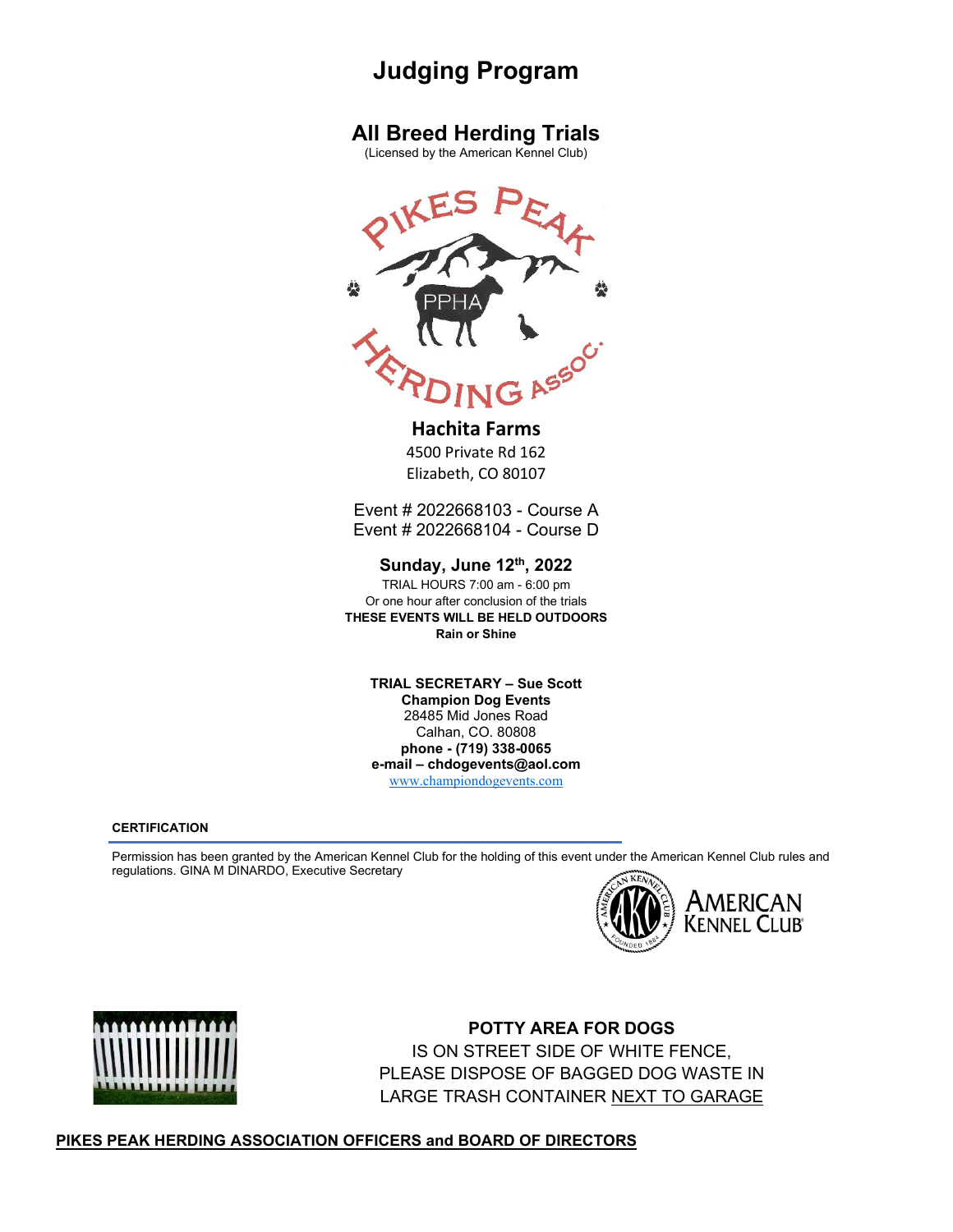**President**: Carrie Sparks **Vice-President**: Jennifer Hail

**Treasurer:** Dana Nelson **Recording Secretary:** Sue Martino 36530 View Ridge Dr 3398 Blue Grass Circle Elizabeth, CO 80107 Castle Rock, CO 80109

**Corresponding Secretary**: Jacquie Hallenbeck **Board Members:** Diane Sanders, Sharon Montville

3555 E Willamette Lane Greenwood Village, CO 80121

#### **TRIAL COMMITTEE**

| Trial Chairperson:              | Dana Nelson                              |
|---------------------------------|------------------------------------------|
|                                 | 36530 View Ridge Dr, Elizabeth, CO 80107 |
| Course Director:                | <b>Carrie Sparks</b>                     |
| Chief Stock Handler:            | Sue Martino                              |
| Awards/Ribbons Chair: Sue Scott |                                          |
| Hospitality:                    | Jacquie Hallenbeck                       |
|                                 |                                          |

### **JUDGE**

Course A - Mary Alice Wisecarver…………………2010 E La Salle St, Colo Spgs, CO 80909 Course D - Carrie Sparks…………………….….…4500 Private Rd 162, Elizabeth, CO 80107

## **TRIAL VETERINARIAN – ON CALL**

Animal Emergency and Specialty Center 17701 Cottonwood Drive Parker, CO 80134 (720) 842-5050

## **LIVESTOCK**

- $\circ$  Sheep Dorper, Katahdin and Mixed breed sheep (value \$250 each)
	- 3-5 head per run for Course A
	- **10 head per run for Course D**
- $\circ$  Ducks (value \$100 each) 5 head per run

**CONCESSIONS**: Due to Covid-19 concerns please plan on bringing your own lunch, beverages. Some snacks and water will be provided by Pikes Peak Herding Assoc.

**RV PARKING**: Casey Jones RV, Elizabeth, CO 303-646-2346

#### **HOTELS:**

| Holiday Inn Parker     | Super 8           |
|------------------------|-------------------|
| 19308 Cottonwood Drive | 6230 E. Pine Lane |
| Parker, CO 80138       | Parker, CO 80138  |
| 877-411-3436           | 720-851-2644      |

PPHA doesn't guarantee availability at these hotels. You are REQUIRED to clean up after your dog at all of these hotels. All dogs should be aired on lead. DO NOT leave dogs unattended inside hotel rooms. The future for using these hotels for all Dog Sports is in your hands. PLEASE do not damage any hotel rooms or their surrounding areas. Your cooperation will ensure the future availability of area hotels. Failure to comply with these simple courtesies is grounds for Show Committee sanctions, which can result in suspension of AKC privileges and prohibit participation in all future PPHA events.

#### **COURSE A**

There are 17 Dogs entered at this trial and 23 entries. **8:00 A.M.** Handlers Meeting - Judge – Mary Alice Wisecarver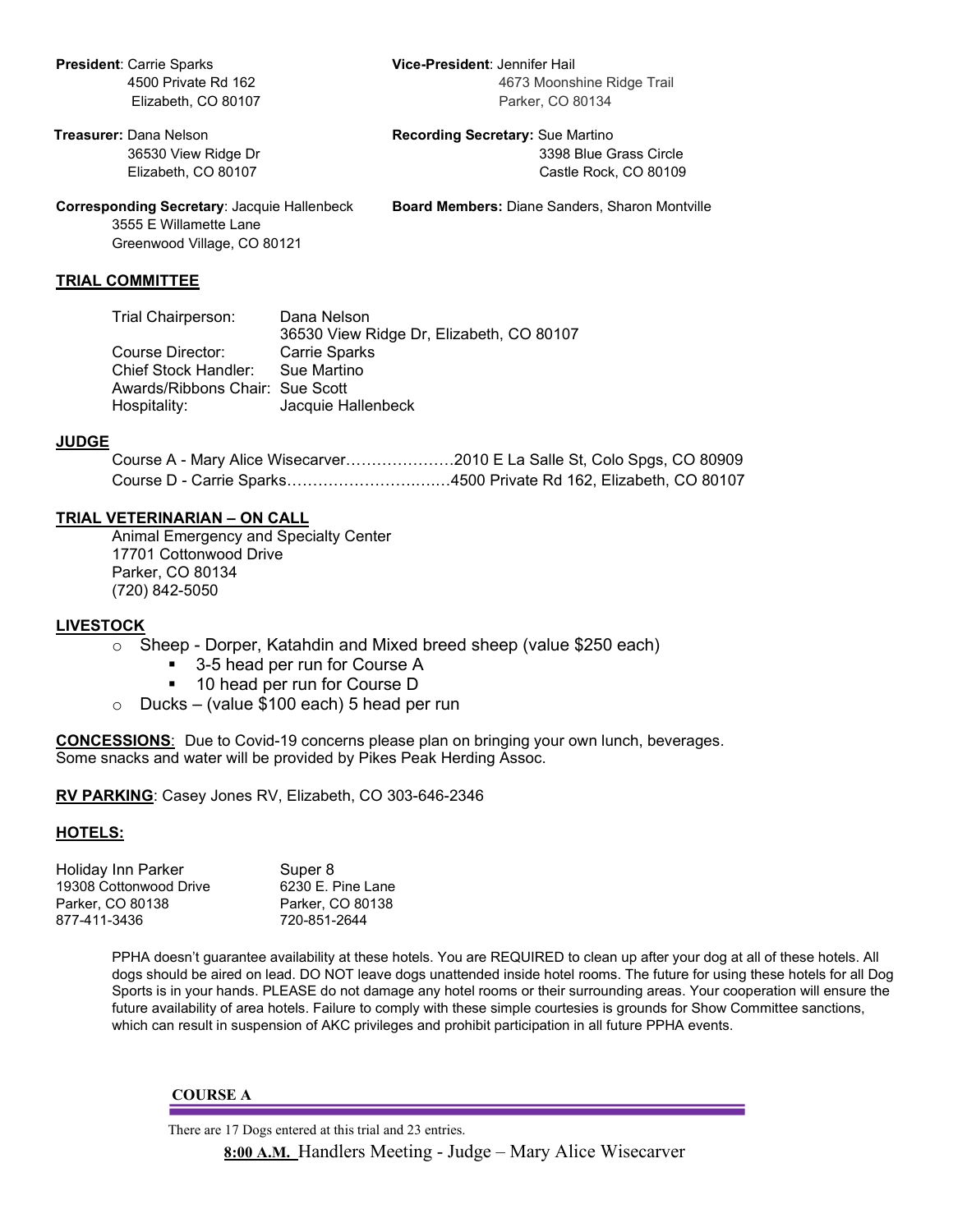**SHEEP – Course A - run order**

**ADVANCED SHEEP - (0 Dogs**)

**INTERMEDIATE SHEEP - (5 Dogs**) 31, 32, 33, 34, 35

**STARTED SHEEP - (11 Dogs**) 20, 21, 22, 23, 24, 25, 26, 27, 28, 29, 30

**Ducks – Course A - run order**

**ADVANCED DUCKS - (0 Dogs**)

**INTERMEDIATE DUCKS - (2 Dogs**) 31, 33

**STARTED DUCKS - (5 Dogs**) 26, 29, 25, 30, 36

## **COURSE D**

There are 10 Dogs entered at this trial for 10 entries.

Handlers Meeting following close of previous trial - Judge – Carrie Sparks

**SHEEP – Course D - run order**

**ADVANCED SHEEP - (0 Dogs**)

**INTERMEDIATE SHEEP - (4 Dogs**) 31, 25, 38, 35, 34

**STARTED SHEEP - (6 Dogs**) 28, 32, 26, 20, 29, 37

**Please be prepared with shade cloths, easy-ups, rain gear, sun screen etc…..weather can vary throughout the day.**

**A bath/cool off tub will be provided if needed.** 

"Lunch break is at Judges Discretion"

### **TRIAL SITE:**

**Hachita Farms** 4500 Private Rd 162, Elizabeth, CO 80107 (2nd house on the left, white w/ black trim) Site rules:

• Parking is off driveway north or east of house also along street.